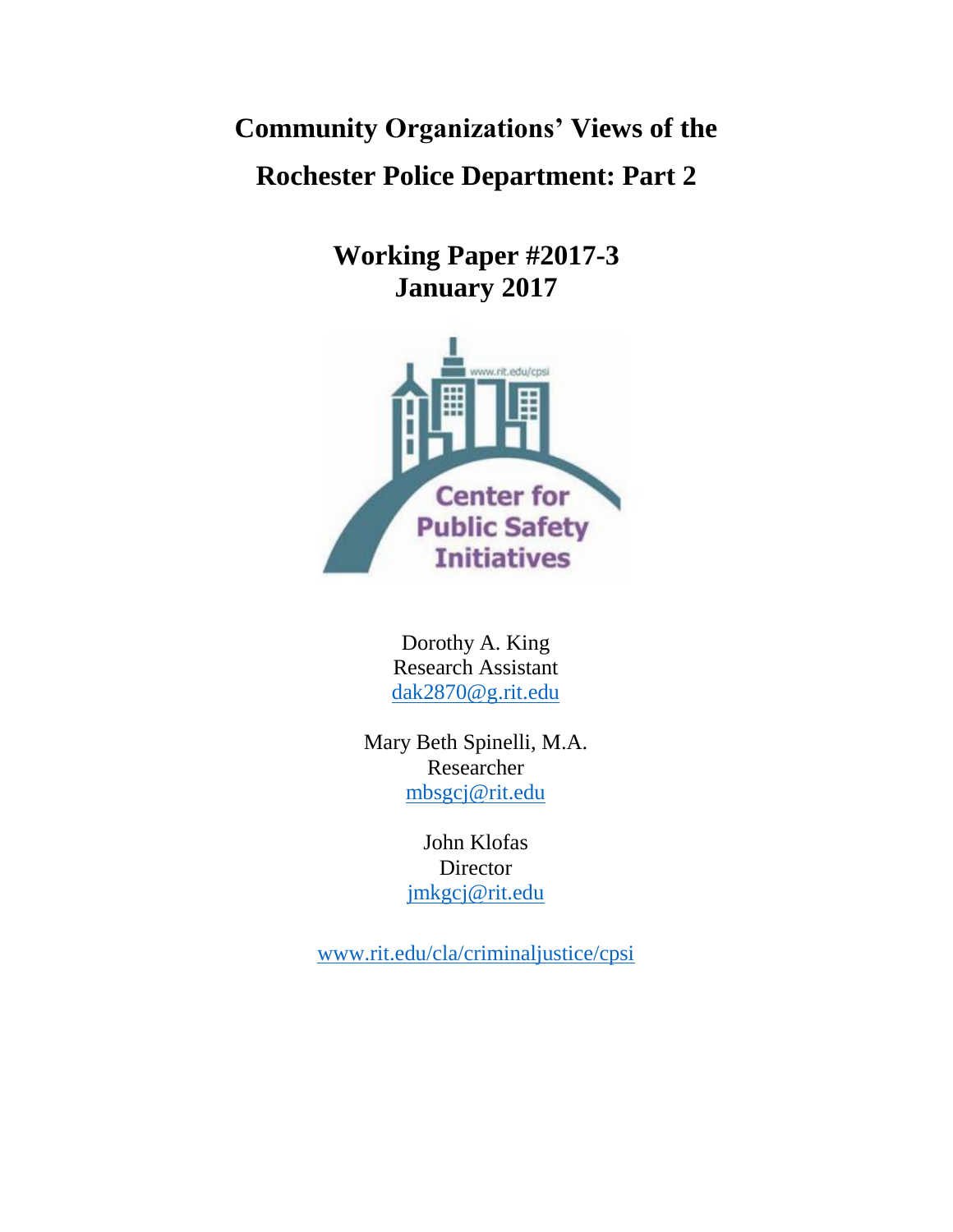### **Introduction**

Community policing promotes partnerships between the police and the community to proactively address public safety issues. Police need community members to collaborate with them to solve crime and disorder issues, especially in urban impoverished neighborhoods. The first paper in this series reviewed four reform-focused organizations' websites and Facebook pages for Rochester residents' concerns they want addressed by the Rochester Police Department (RPD) as they move forward to build a better relationship with the community. Three topics were repeatedly raised by Rochester citizens: 1) the need to be heard when complaints are made to the RPD about officers, 2) police misconduct and, 3) accountability for police misconduct. This second paper will review five additional organizations' websites to summarize efforts working with the RPD towards reform and/or legally-focused reform efforts.

# **Community Organizations' Views**

# **Teen Empowerment of Rochester**

Teen Empower of Rochester focuses on creating a language where teens, adults, community leaders, and the police can better understand one another. Teen Empowerment youth organizers are working on policy initiatives that engage public officials, let the youth be a voice in what policies are implemented, and work together to create systematic changes. Citywide initiatives include the "Youth Police Dialogue Project" which facilitates a conversation between the youth and police officers in the RPD (Teen Empowerment, 2016). The project was designed to create a better understanding for youth and police to ease tense interactions (Adams, 2016).

Teen Empowerment organizers also created "Solutions, Not Suspensions" to develop better discipline policies and school climates in the Rochester City School District (Teen Empowerment, 2016). They worked with the Rochester Community Task Force on School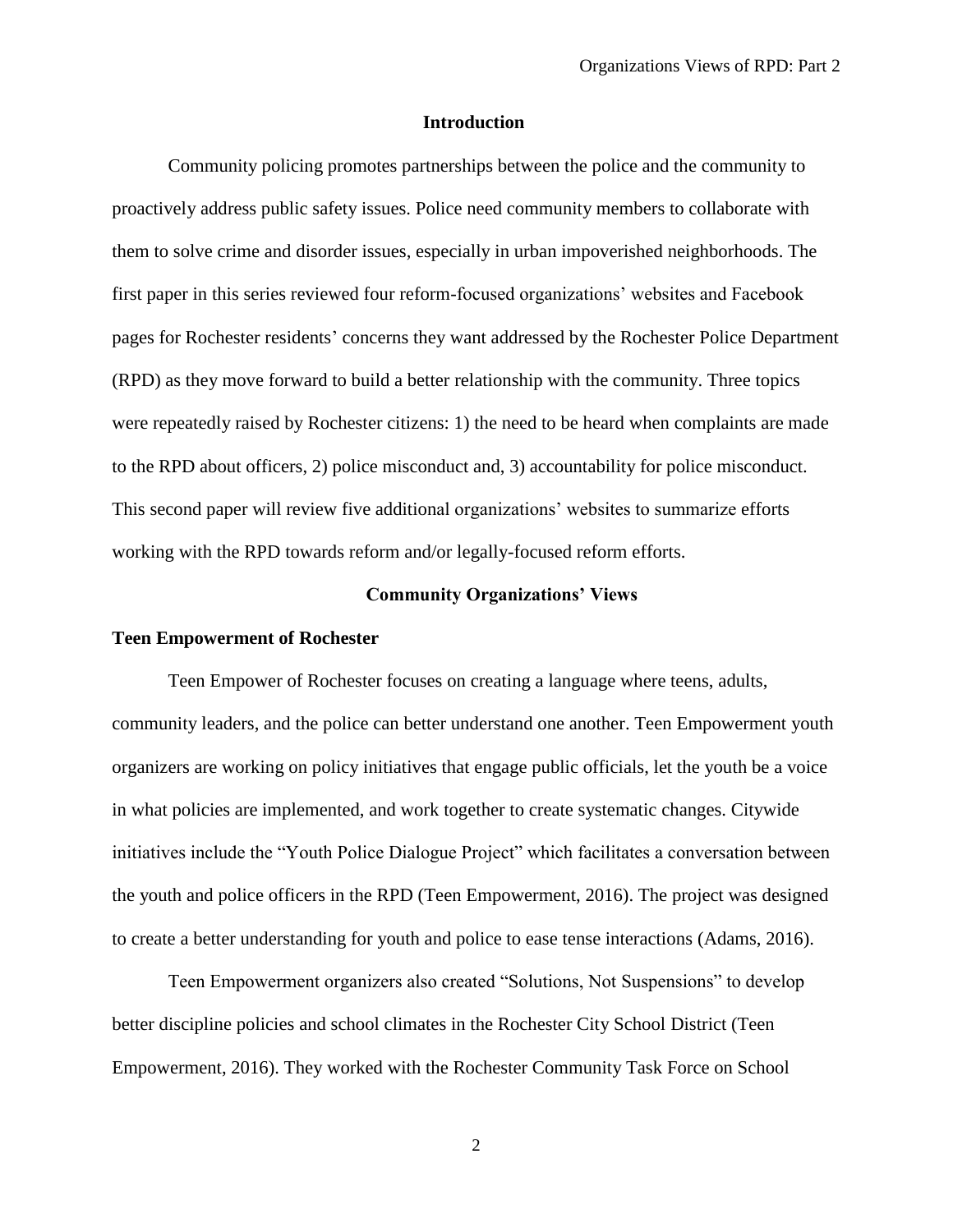Climate, who released a draft on how to discipline students in school and answered questions such as when to suspend and expel students from school (Dawson, 2015). Certain behaviors by students should be handled in school, not criminalized because of "zero-tolerance" policies that place children in facilities where they are cut off from families and the community. This may reduce the school-to-prison-pipeline, where students of color are taken out of public schools and placed in the juvenile and criminal justice system. Many students have learning disabilities, histories of abuse, neglect, and poverty; students would benefit from counseling services and additional education instead of involvement with the justice system (ACLU, 2016).

# **The Center for Dispute Settlement (CDS)**

The Center for Dispute Settlement (CDS) is a community advocate that was selected to be an impartial civilian oversight of law enforcement to provide an alternative resolution between the community and the police. The Civilian Review Board has the responsibility to thoroughly review all investigations completed by the RPD's Internal Affairs or Professional Standards Section regarding allegations of police misconduct, use of excessive force, and actions that would make conduct of the officer criminal. Police officers investigate allegations of misconduct. Citizens review investigations and give their findings to the Chief to accept or reject these allegations. The benefit of having the Civilian Review Board assist with allegations of police misconduct is that they are objective reviewers who provide neutral and fair representation for both the community and the police. CDS is required to remain unbiased and impartial while reviewing complaints from the public about police misconduct (Walker-Cowart & Liberti, 2015). CDS's part-time community advocate also assists citizens with filing complaints and accompanies citizens to interviews with RPD's Professional Standard Section. The community advocate only utilizes N.Y. State Unified Court System certified mediators as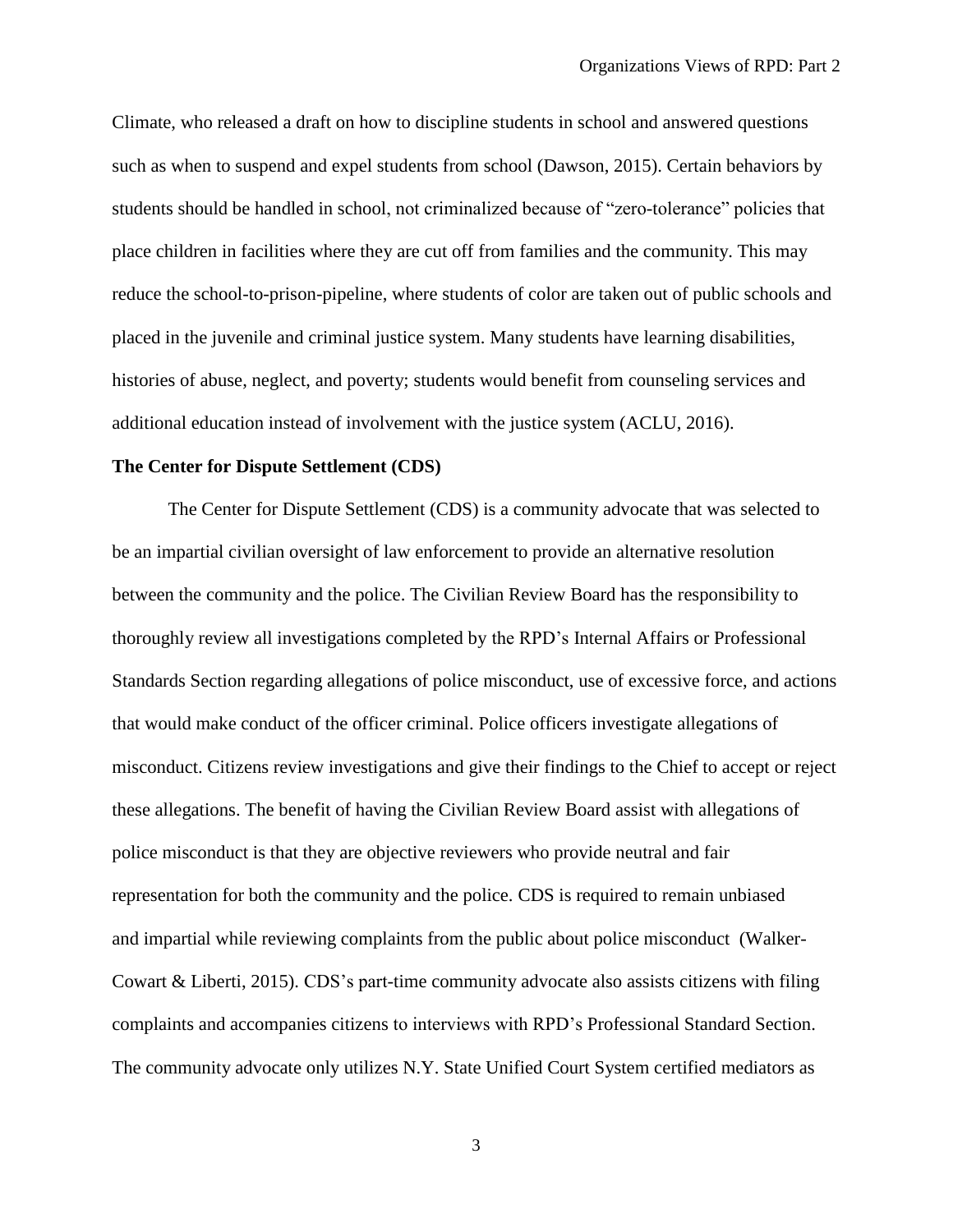Civilian Review Board panelists for reviewing complaint investigations (Walker-Cowart & Liberti, 2015).

# **The Gay Alliance of Genesee Valley**

The Gay Alliance of Genesee Valley has an overall good relationship with the RPD per director Scott Fearing (Spector, 2016). Rochester, N.Y. reports hate crimes to the FBI against lesbian, gay, bisexual, transgender, and queer/questioning (LGBTQ) citizens, and none were reported in 2015 (U.S. Department of Justice, 2015).

Rochester has an LGBTQ police task force (Spector, 2016). The RPD has made changes regarding police interactions with the LGBTQ community. Several policies were examined throughout the country, and therefore, the RPD revised their policies for gender expression. Based on how the person identifies themselves, the police will adhere to search policies for their gender, and transportation policies are based on gender expression as well. RPD is also working to improve LGBTQ issues in the workplace. Education, training, and new rules are key when working with the LGBTQ community (Broadcasting, 2012).

#### **American Civil Liberties Union**

The national American Civil Liberties Union (ACLU) has addressed concerns regarding excessive use of force on African Americans. They are concerned about the deaths of unarmed men during stops by the police in the United States. ACLU has advised people on what to do if stopped by the police in hopes of preventing harm during initial contact with the police.

ACLU also has the Criminal Law Reform Project (CLRP), which wants to end harsh policies and racial inequalities in the criminal justice system. CLRP seeks to reform or abolish mandatory minimum requirements because they create long, harsh sentences for nonviolent crimes, which has led to mass incarceration (American Civil Liberties Union, 2016).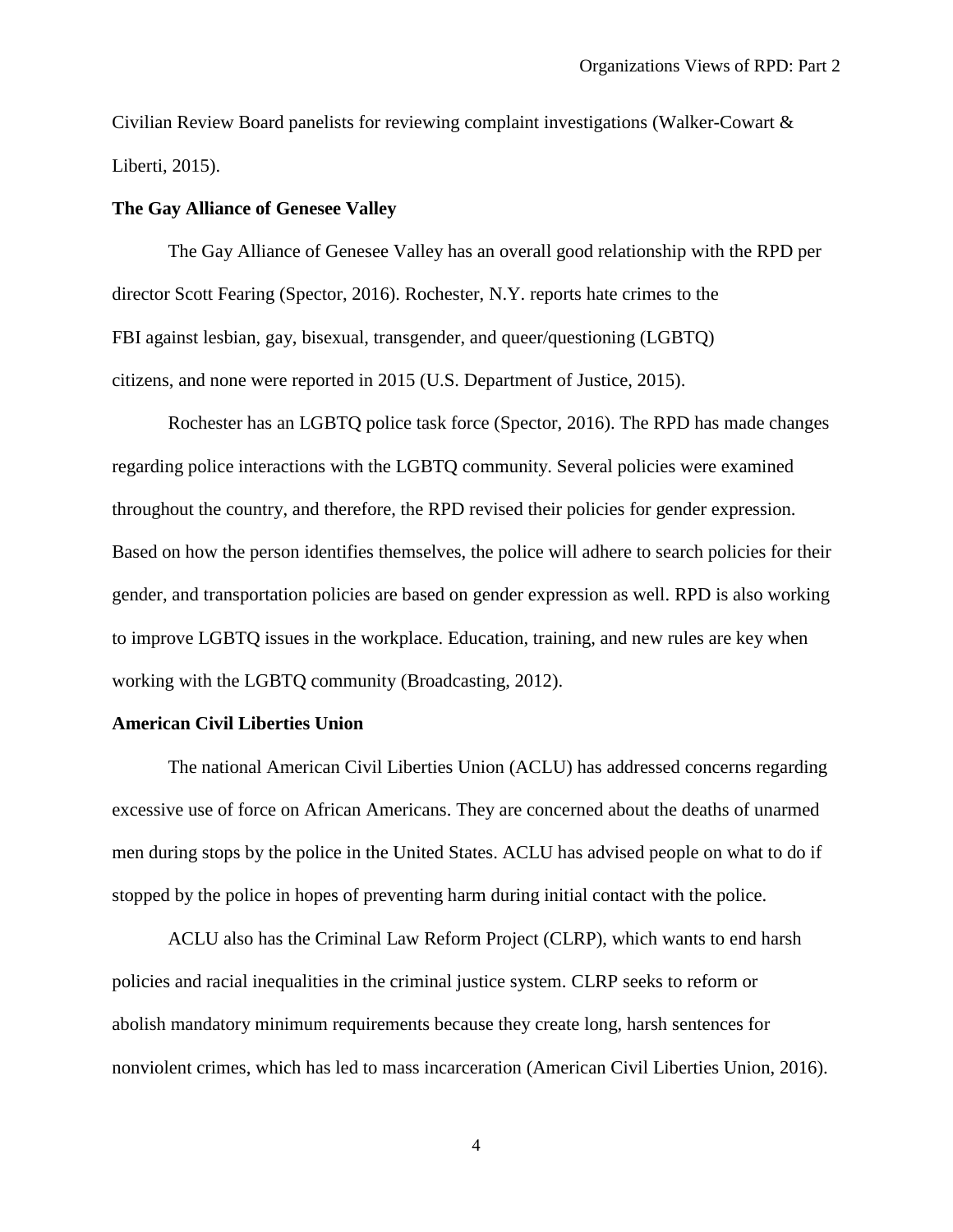CLRP wants to reduce abuse of powers in the government, reduce disproportionate sentencing, and reform drug policies that will achieve public safety and health by placing people in rehabilitation centers instead of jail. People want more transparency, accountability, fairness, and less arrest disparities among minorities. CLRP's vision is that people of color in poor communities will no longer fear police presence, but create a better relationship between the community and the police (America Civil Liberties Union, 2016).

# **Young Women's Christian Association (YWCA)**

The Young Women's Christian Association (YWCA) has provided materials to educate people on what to do when stopped by the police. These materials were designed for citizens to have safe interactions with the police. The project came out of the national [Criminal Justice and](http://www.ywcahbg.org/CJCRTaskforce) [Community Relations Taskforce,](http://www.ywcahbg.org/CJCRTaskforce) a coalition of law enforcement and community leaders, to build stronger police-community relations (YWCA, 2016).

# **Discussion**

Paper one in this series focused on organizations that critique RPD and their ideas for improving police-citizen relations. In contrast, the five organizations reviewed above have focused on broader reforms or legal-focused actions. While both the YWCA and ACLU promote individual community members taking action by knowing their rights, the ACLU and Teen Empowerment have focused on the institutional level by seeking to reform inequities in the justice system. The Gay Alliance of the Genesee Valley and Teen Empowerment both have worked to improve things at the police department level. In contrast, CDS's Civilian Review Board serves as a bridge between RPD and the Rochester community on instances of police misconduct.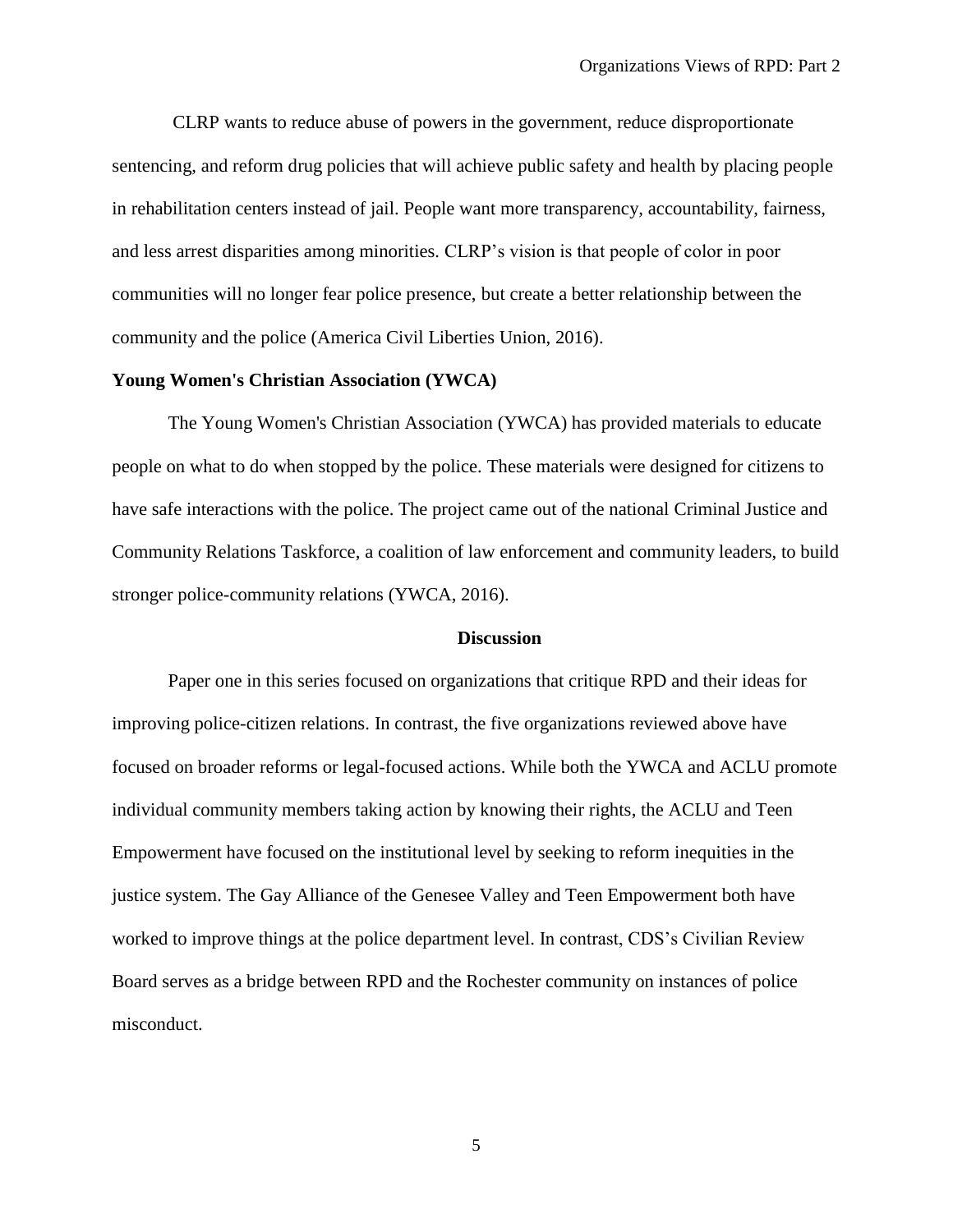One step RPD has taken to improve community-police relations was to have public meetings during November and December of 2016 through the 90 Days of Community Engagement initiative. The goal was to listen to residents and gather information on changes they would like to see regarding the police and the community. A main theme was that residents would like to have more meetings with the police, instead of coming together because of incidents in the media regarding police excessive use of force. "The community and the RPD needs to be proactive, not reactive, with more advertisement of meetings. With the help of the media, more residents can attend the meetings and express their concerns with regards to the police." Instead, one resident stated they would like the police to have meetings "for the police to check in with residents" where they can address other significant problems in the community. Another resident stated they would like the "us versus them" attitude removed and for officers to answer from the heart when asked a question, not to answer "politically." Publicizing events where citizens see the police coming together with residents in impoverished neighborhoods will build a positive relationship that maintain efforts to focus on continuing public safety. By collaborating with the police, residents, schools, churches and other stakeholders in impoverished neighborhoods provide a focus on intervention and prevention, build social connections, and deter crime (Ramsey, et al., 2015).

# **Conclusion**

Rochester residents want their complaints addressed, to be respected and treated fair by the police. Citizens also want to "connect with RPD, build trust, and develop a relationship that is no longer abusive" (Craig, 2016). RPD has taken steps to engage with organizations like the Gay Alliance and CDS as well as residents in Rochester, and should consider taking action on the ideas expressed by residents in both papers in this series. The RPD's actions should go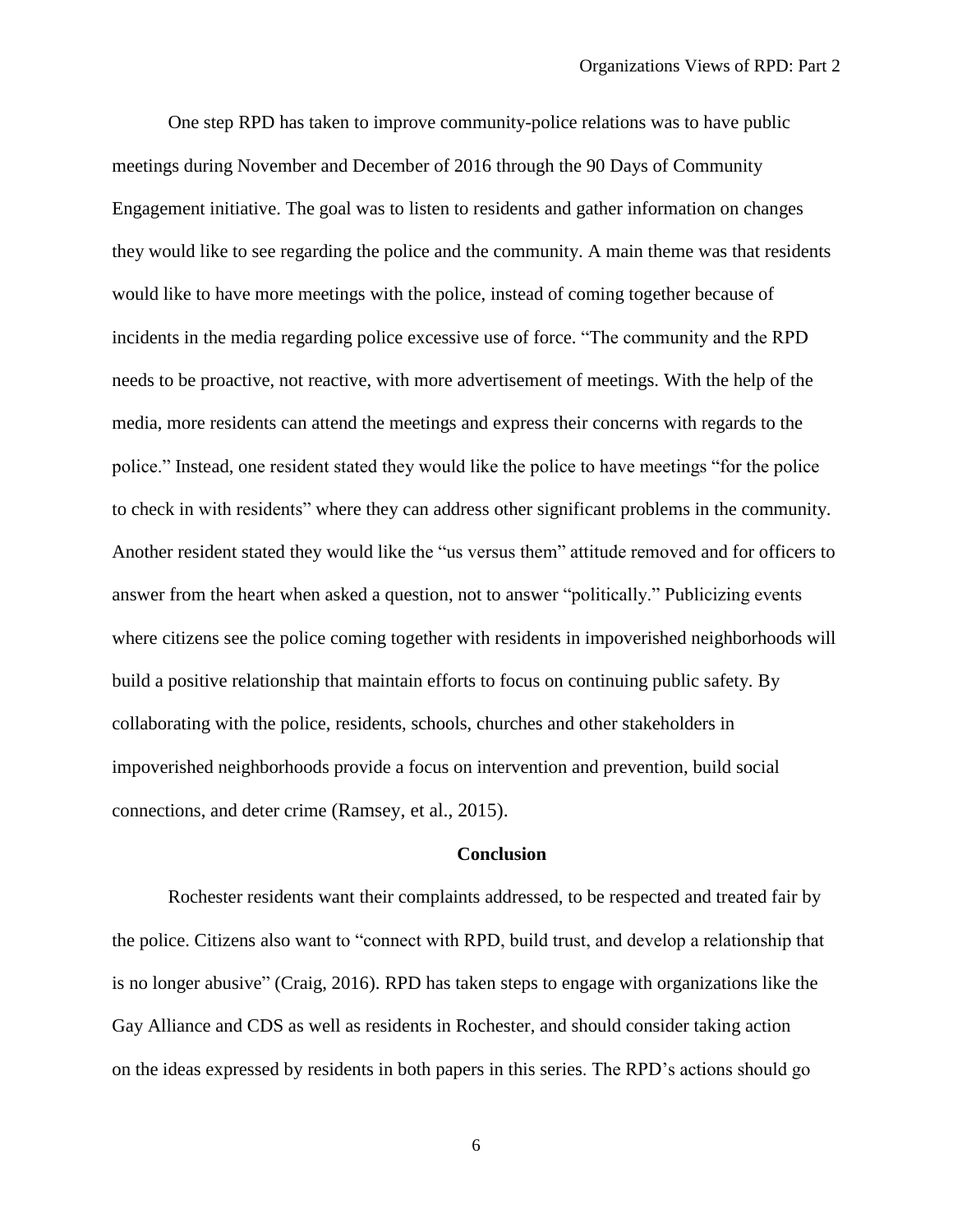beyond the 90-day community engagement and families should remember that structure starts at home.

# **References**

- ACLU. (2016, November 16). *School To Prison Pipeline*. Retrieved from American Civil Liberties Union: https://www.aclu.org/issues/juvenile-justice/school-prison-pipeline
- Adams, B. (2016, April 8). *Youth Police Dialogue Project: Decade Long Effort to Promote Better Relationships*. Retrieved from WXXI News: http://wxxinews.org/post/youth-police-dialogueproject-decade-long-effort-promote-better-relationships
- America Civil Liberties Union. (2016, November 16). *Criminal Law Reform*. Retrieved from ACLU: https://www.aclu.org/issues/criminal-law-reform/sentencing
- American Civil Liberties Union. (2016, December 3). *Reforming Police Practices*. Retrieved from American Civil Liberties Union: https://www.aclu.org/issues/criminal-law-reform/reformingpolice-practices
- Broadcasting, N. (2012, November 22). *Serving With Pride: An RPD's Officer's Story About Being Gay*. Retrieved from Rochester First.Com: http://www.rochesterfirst.com/news/newsheadlines/serving-with-pride-an-rpds-officers-story-about-being-gay
- Craig, G. (2016, October 16). Retrieved from Democrat and Chronicle: http://www.democratandchronicle.com/story/news/2016/10/16/community-policing/91611672/
- Dawson, E. (2015, July 29). *Connections: How to Discipline Students?* Retrieved from WXXI News: http://wxxinews.org/post/connections-how-disciplinestudents?utm\_source=feedburner&utm\_medium=feed&utm\_campaign=Feed%3A+wxxi-1370featured+%28Connections+with+Evan+Dawson%29
- Ramsey, C., Robinson, L., Alexander, C. L., Lopez, J., Meares, T. L., Packnett, B. N., . . . Rice, C. (2015). *Final Report of the President's Task Force On 21st Century Policing.* Washington, D.C.: U.S. Department of Justice of Community Oriented Policing Services.
- Spector, J. (2016, October 17). *Rochester again gets 100 for gay rights*. Retrieved from Democrat & Chronicle: http://www.democratandchronicle.com/story/news/politics/blogs/voteup/2016/10/17/rochester-again-gets-100-gay-rights/92290788/
- Teen Empowerment. (2016, November 16). *Teen Empowerment Rochester on the Rise*. Retrieved from The Center for Teen Empowerment, Inc.: http://www.teenempowerment.org/rochester.html
- U.S. Department of Justice. (2015, December 3). *2015 Hate Crime Statistics*. Retrieved from FBI: UCR: https://ucr.fbi.gov/hate-crime/2015/tables-and-data-declarations/13tabledatadecpdf/table-13-statecuts/table\_13\_new\_york\_hate\_crime\_incidents\_per\_bias\_motivation\_and\_quarter\_by\_agency\_20 15.xls
- Walker-Cowart, S., & Liberti, F. (2015). *Police Community Relations Program.* Rochester: Center for Dispute Settlement.